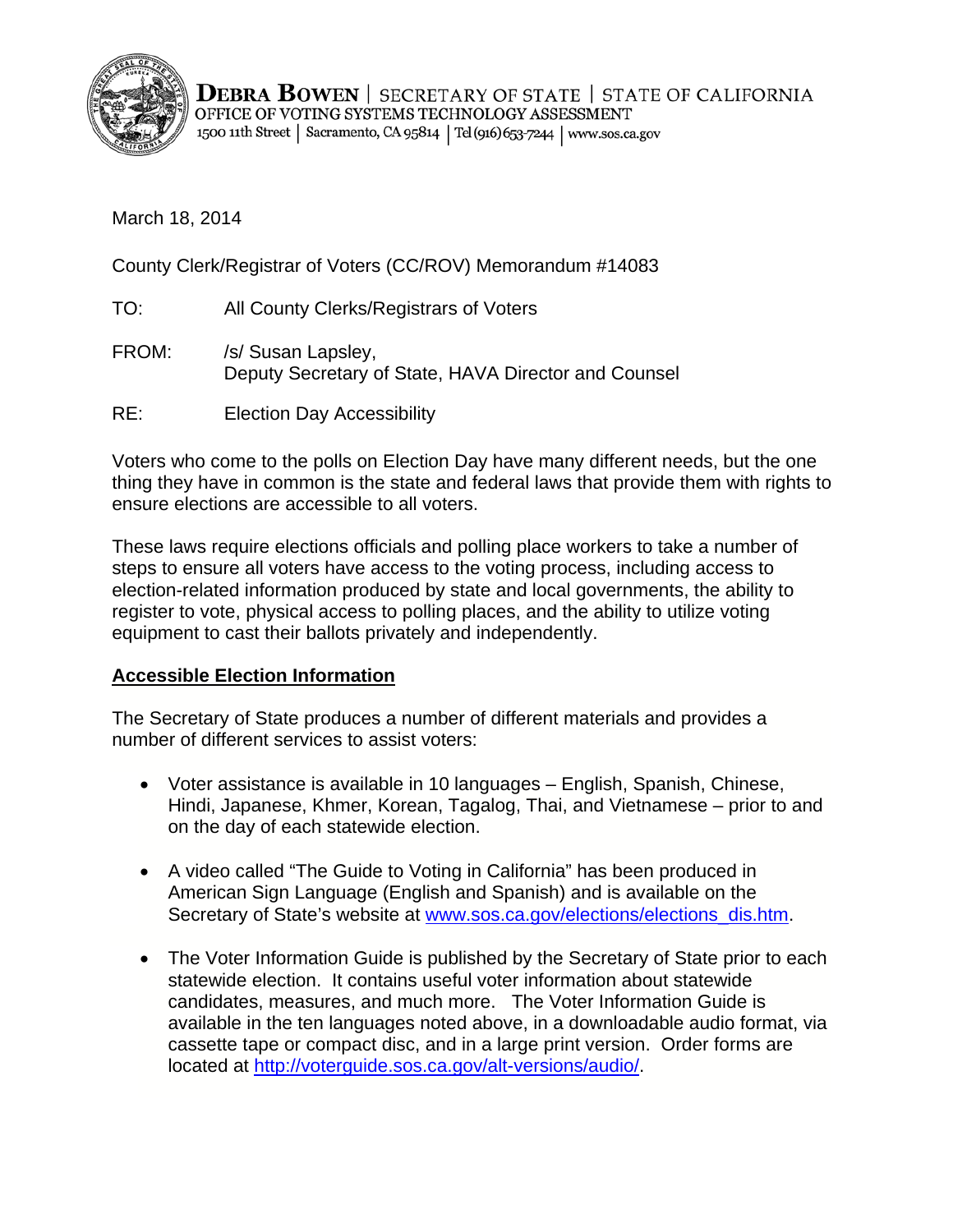CCROV #14083 March 18, 2014 Page 2

- The Secretary of State provides voter registration training to the State Office of Deaf Access and its eight contractors throughout California who provide services to the deaf and hard of hearing. The training is provided as part of the Secretary of State's coordination of National Voter Registration Act activities statewide, and includes information on how to help people register to vote and sensitivity training for serving clients with disabilities.
- The Secretary of State provides online voter registration application services in an accessible format for people with disabilities.

# **Accessible Polling Places**

The Secretary of State has awarded over \$10 million in federal Help America Vote Act funds to help county elections officials make polling places more accessible. The Secretary of State updated the [Polling Place Accessibility Guidelines and Checklist](http://www.sos.ca.gov/elections/additional-elections-information/publications-and-resources/polling-place-accessibility-guidelines/)  based on input from the Voting Accessibility Advisory Committee (VAAC) and the California Department of Rehabilitation, created a [training video](http://www.sos.ca.gov/elections/additional-elections-information/publications-and-resources/polling-place-accessibility-guidelines/polling-place-accessibility-surveyor-training-video/) to help county elections officials implement and comply with the guidelines, and worked with the Department of Rehabilitation to provide training to county elections officials in 2010, 2012 and 2014.

All voters – including voters with disabilities – must be able to get into and maneuver inside the polling place. To accomplish this, elections officials may have to modify the polling place (e.g., by installing temporary ramps, temporary accessible parking, accessible door grips, and/or temporary additional lighting).

Furniture, lighting, signage and equipment must be set up to ensure the voting process is accessible to all voters – including voters with disabilities – so they can use the equipment privately and independently.

If a polling place is not physically accessible to voters, poll workers must ask voters if they would prefer to be directed to a nearby accessible polling place or be provided curbside voting.

# **The Voting Process**

All eligible citizens have the right to apply to register to vote and to cast a ballot unless a court has determined them to be ineligible to vote. It is not up to poll workers to determine whether a person is qualified, eligible or competent to vote. (Elections Code sections 2000, 2100; California Constitution, article II, section 2; HAVA section 303(a)(5); Title 2, California Code of Regulations section 21017.)

No voter should be asked, required or permitted to fill out their ballot at the table where poll workers are checking in voters, even if the voter has asked for help to fill out their ballot, because the secrecy of the ballot may be compromised. Instead, a separate table or voting booth compliant with the Americans with Disabilities Act (ADA) should be provided nearby.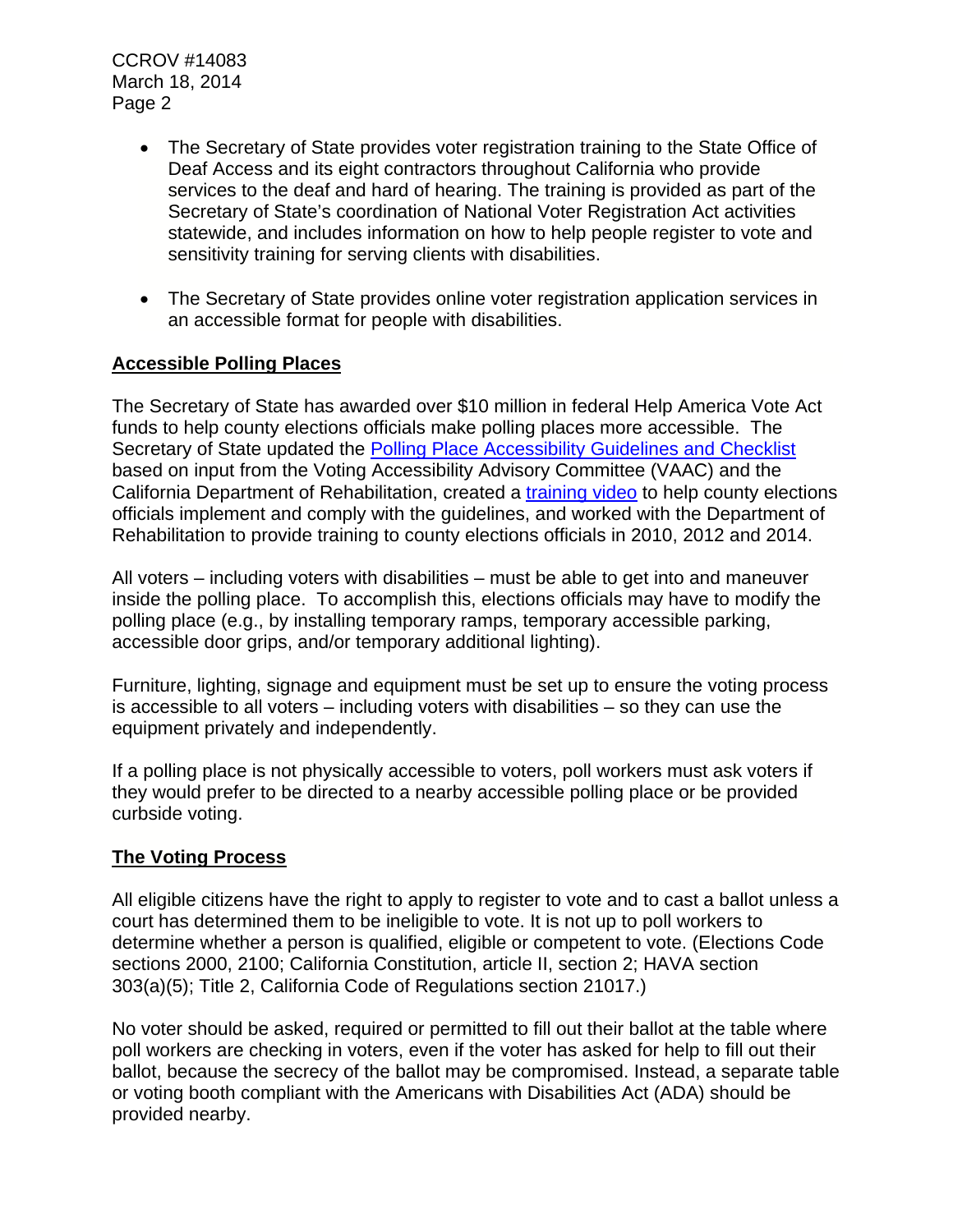CCROV #14083 March 18, 2014 Page 3

Voters will generally understand if poll workers are busy, but no voter should have to tolerate rudeness or disrespectful behavior from a poll worker, particularly if the inappropriate treatment is aimed at them because of a disability or because they have limited English proficiency. Voters needing assistance should not be asked to step aside while other voters are serviced first. All voters should be processed in the order in which they appear to vote.

If a poll worker is identified on Election Day as being insensitive to any voter or is otherwise unsuitable for a particular polling place, that poll worker should be reported to the elections official and should be immediately removed from the precinct.

## **Accessible Voting Machines**

Voting systems in California must be accessible to voters with disabilities before they can be approved for use in California.

As a part of the Secretary of State's 2007 Top-to-Bottom Review of approved voting systems, voting systems were subjected to accessibility testing to the federal 2005 Voluntary Voting System Guidelines (VVSG), conducted by persons with disabilities, including blind and low-vision voters.

All voting systems in California must meet the 2005 VVSG in order to be approved for use in the state. The approval process also requires the voting system vendor to provide Use Procedures and training materials for county elections officials on how to set up and use the voting equipment.

These Use Procedures are certified with each specific voting system and detail the approved procedures for training, set up, and use. County elections officials must comply with the Use Procedures and conditions of certification. The Use Procedures for each system can be found on the Secretary of State website under the heading "Voting System Approval Documents" at www.sos.ca.gov/voting-systems/.

The Secretary of State also has an online county-by-county tutorial and instructions on how to use [the county's voting system.](https://www.sos.ca.gov/voting-systems/oversight/county-vsys/ca-map-counties3.htm)

Under a law that took effect on January 1, 2014, the Secretary of State was required to develop regulations governing how voting systems would be reviewed and certified for use in California. The **proposed regulations** require certified voting systems to meet the federal Voting System Performance Standards, which directly address accessibility for voters who are visually impaired. A public hearing was conducted regarding these proposed regulations and a 70-day public comment period was available to any member of the public as well. More information is available on the Secretary of State website at www.sos.ca.gov/admin/regulations/proposed/elections/voting-systems/.

At least one accessible voting unit must be available in each polling place where an election is being conducted. (HAVA section 301(a)(3)(B); Elections Code section 19227(b).) That accessible voting unit must be turned on and ready to operate when the